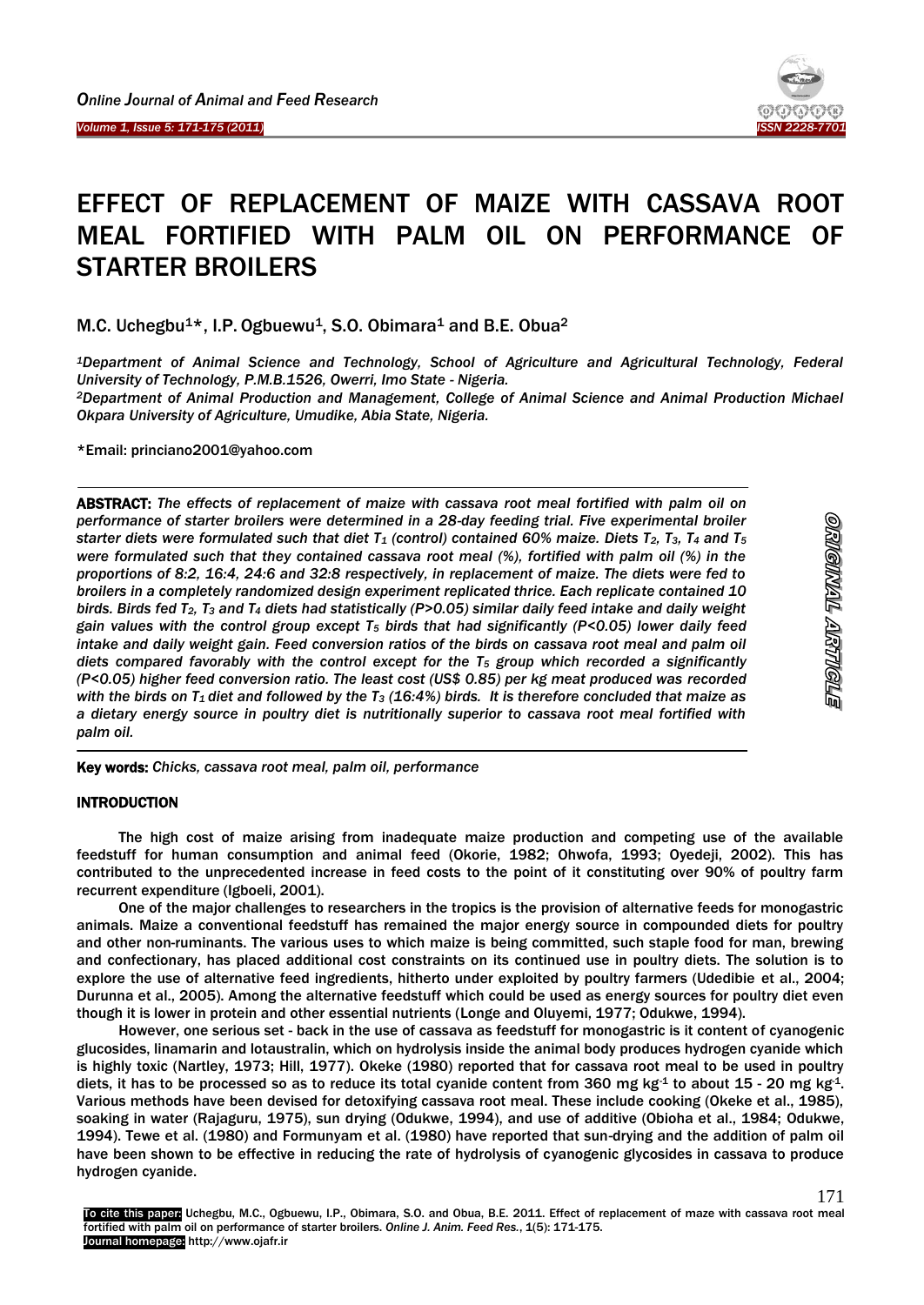However, there is a paucity of information on the effect of replacement of maize with cassava root meal fortified with palm oil on performance of broiler chicks. The objective of the current investigation was to study the effects of replacement of maize with cassava root meal fortified with palm oil on the performance of starter broilers.

#### MATERIALS AND METHODS

#### Experimental location

This research was conducted at the Poultry Unit of the Teaching and Research Farm of the Department of Animal Science and Technology, Federal University of Technology, Owerri, Imo State. Owerri is situated in southeastern agro-ecological zone of Nigeria, and lies between latitude 4<sup>o</sup>4' and 6<sup>o</sup>3' N and longitude 6<sup>o</sup>15' and 8<sup>o</sup>15' E. The agro-climatic data of Owerri has been reported by MLS (1984).

#### Procurement and processing of cassava root meal

Fresh cassava tubers were purchased at Umunze in Anambra state, Nigeria. The cassava tubers were sliced into 1cm thick flakes for effective drying. The sliced cassava tubers were sun dried for about nine hours for nine days. The dry cassava flakes were milled using a hammer mill (screen size) to produce cassava root meal before they were incorporated into the rations.

## Composition of diets

Five experimental broiler starter diets provided as a mash were formulated such that diet  $T_1$  (control) contained 60% maize. Diets T2, T3, T<sup>4</sup> and T<sup>5</sup> were formulated such that they contained cassava root meal, fortified with palm oil (%) in the proportions of 8: 2, 16: 4, 24: 6 and 32: 8 respectively, in replacement of maize. The chemical composition of the cassava root meal and maize are shown in Table 1. In addition, the calculated chemical compositions of the formulated diets are shown in Table 2.

| Table 1 - Proximate composition of cassava root meal and maize                                   |                   |                 |  |  |  |  |  |
|--------------------------------------------------------------------------------------------------|-------------------|-----------------|--|--|--|--|--|
| <b>Component</b>                                                                                 | Cassava root meal | <b>Malze</b>    |  |  |  |  |  |
| Moisture content (%)                                                                             | 14.10             | 12.00           |  |  |  |  |  |
| Crude protein (%)                                                                                | 3.22              | 8.50            |  |  |  |  |  |
| Crude fibre $(\%)$                                                                               | 5.00              | 2.80            |  |  |  |  |  |
| Ether extract (%)                                                                                | 0.50              | 4.24            |  |  |  |  |  |
| Ash $(\%)$                                                                                       | 2.65              | 1.35            |  |  |  |  |  |
| Nitrogen free extract (%)                                                                        | 74.53             | 71.10           |  |  |  |  |  |
| $HCN$ (mg/100g)                                                                                  | 3.46              | $\qquad \qquad$ |  |  |  |  |  |
| $ME*$ (kcal/Kg)                                                                                  | 2235.40           | 3001.20         |  |  |  |  |  |
| *Determined according to Morgan et al. (1975): HCN - Hydrogen cyanide; ME - Metabolisable energy |                   |                 |  |  |  |  |  |

| <b>Component</b>                |                 | <b>Dietary treatment</b> |         |                |         |  |  |  |
|---------------------------------|-----------------|--------------------------|---------|----------------|---------|--|--|--|
|                                 | Control $(T_1)$ | T <sub>2</sub>           | Tз      | T <sub>4</sub> | T5      |  |  |  |
| Maize $(\%)$                    | 60.00           | 50.00                    | 40.00   | 30.00          | 20.00   |  |  |  |
| Cassava root meal (%)           | -               | 8.00                     | 16.00   | 24.00          | 32.00   |  |  |  |
| Palm oil (%)                    | -               | 2.00                     | 4.00    | 6.00           | 8.00    |  |  |  |
| Calculated chemical composition |                 |                          |         |                |         |  |  |  |
| Crude protein (%)               | 21.50           | 21.02                    | 21.11   | 21.10          | 21.01   |  |  |  |
| Crude fibre $(\%)$              | 3.80            | 4.13                     | 4.47    | 4.81           | 5.14    |  |  |  |
| Ether extract $(\%)$            | 3.86            | 5.46                     | 7.07    | 8.65           | 10.23   |  |  |  |
| $\mathsf{Ash}(\%)$              | 3.32            | 3.43                     | 3.54    | 3.67           | 3.77    |  |  |  |
| ME(Kcal/kg)                     | 2932.31         | 2931.79                  | 2931.75 | 2931.52        | 2931.10 |  |  |  |

bone meal, 1% oyster shell, 0.25% lysine, 0.25% Methionine, 0.25% vitamin/mineral premix and 0.25% common salt. ME – Metabolisable energy.

#### Experimental birds and their management

One hundred and fifty (150) day old unsexed broiler chicks of Hybro strain were procured and weighed. They were randomly allotted to five treatment groups of 30 birds each, with ten birds constituting a replicate, in a completely randomized design (CRD). The birds were raised under identical environmental and management conditions. Feed and water were provided *ad-libitum*. The broilers were weighed individually in all the groups and average weight determined at the beginning of the experiment and weekly thereafter. The experiment lasted for 28 days.

#### Parameters measured

Initial live weights of the birds were taken. Daily feed intake was determined by the difference between the quantity of feed offered the previous morning and the quantity of leftover the following morning. Weight gain was

172 To cite this paper: Uchegbu, M.C., Ogbuewu, I.P., Obimara, S.O. and Obua, B.E. 2011. Effect of replacement of maze with cassava root meal fortified with palm oil on performance of starter broilers. *Online J. Anim. Feed Res.*, 1(5): 171-175. Journal homepage: http://www.ojafr.ir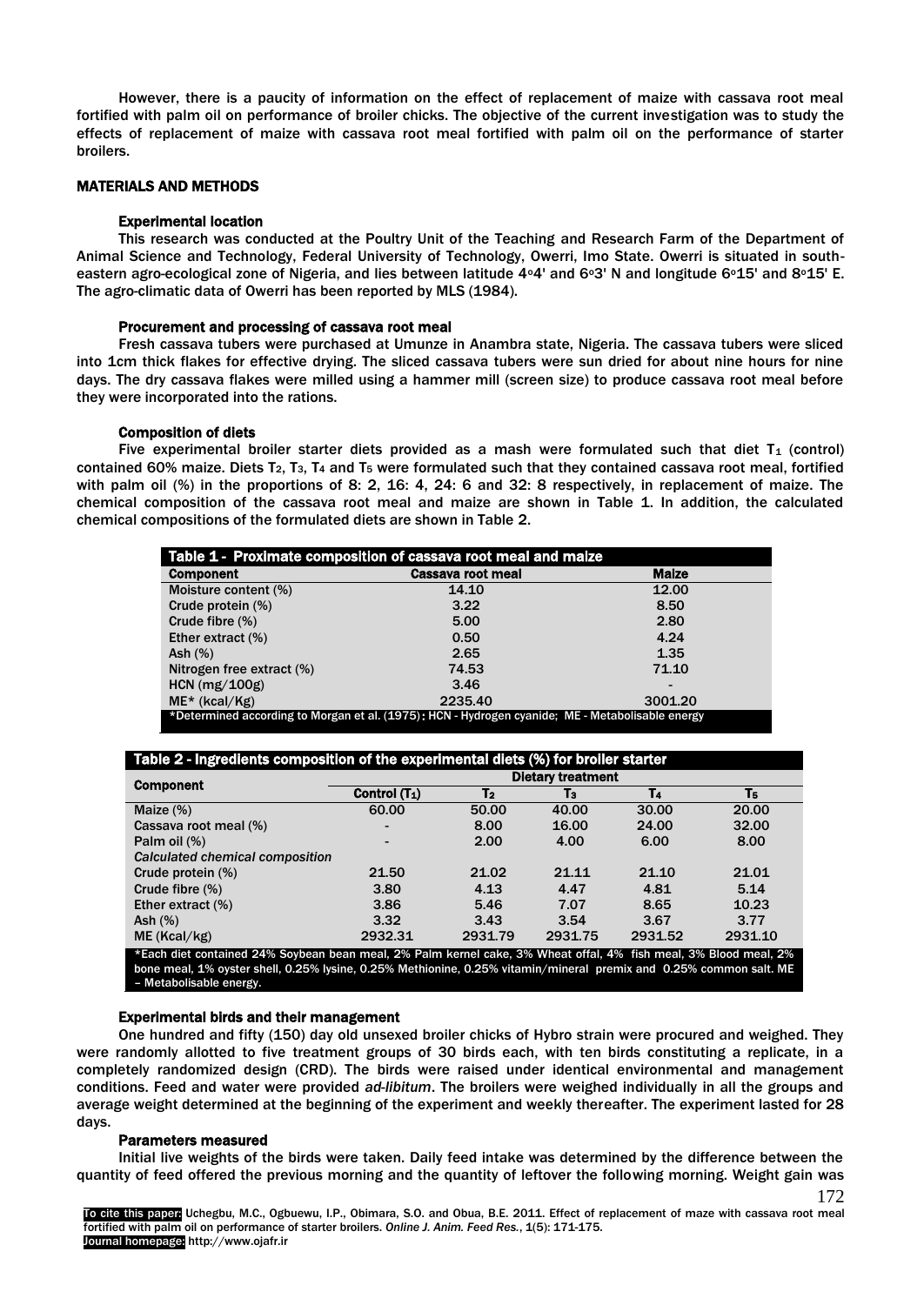determined by obtaining the difference between initial weight of each group and its final weight on the  $28<sup>th</sup>$  day of the experiment. Data on feed intake and weight gain were used to calculate the feed conversion ratio. Feed conversion ratios were calculated by dividing the total feed intake per bird by total weight gain. Feed cost per kilogram (kg) was calculated based on the prevailing market prices of ingredients. Data collected were subjected to analysis of variance and Duncan's New Multiple Range Test used to detect differences among means (Steel and Torrie, 1980).

#### Economic analysis

Cost analysis was carried out at the end of the feeding trial to assess the economic viability of ingredient used. The cost  $kg<sup>4</sup>$  feed ingredient used and that of the diets were noted. The mean feed intake was used to calculate the mean cost of feed consumed by the birds under each treatment.

#### RESULTS

The data on effects of replacement of maize with cassava root meal (CRM) fortified with palm on the performance characteristics of starter broilers are presented in Table 3. There were significant (P<0.05) reductions in average daily feed intake, average final weight gain and average daily weight gain of starter broilers fed  $T_5$  diet relative to the groups fed T<sub>1</sub>, T<sub>2</sub>, T<sub>3</sub> and T<sub>4</sub> diets. Feed conversion ratio of birds on T<sub>5</sub> diet was significantly (P<0.05) higher than that of the groups fed  $T_1$ ,  $T_2$  and  $T_3$  diets. However, feed conversion ratio for the birds fed control diet was not different from (P>0.05) to birds fed  $T_2$ ,  $T_3$  and  $T_4$  diet. Similarly, there were no significant differences in cost of feed and cost of feed/kilogram meat produced (P<0.05) among the groups.

| Table 3 - Effects of replacement of maize with cassava root meal fortified with palm oil on body<br>weight gain feed intake, feed conversion ratio and feed cost analysis of starter broilers |                                                            |                      |                      |                    |                     |            |  |  |
|-----------------------------------------------------------------------------------------------------------------------------------------------------------------------------------------------|------------------------------------------------------------|----------------------|----------------------|--------------------|---------------------|------------|--|--|
| <b>Parameters</b>                                                                                                                                                                             | Replacement levels of palm oil fortified cassava root meal |                      |                      |                    |                     | <b>SEM</b> |  |  |
|                                                                                                                                                                                               | $\mathbf{T}_1$                                             | T <sub>2</sub>       | T3                   | T4                 | T5                  |            |  |  |
| Avg. initial body wt. (g)                                                                                                                                                                     | 130.35                                                     | 130.33               | 130.34               | 130.31             | 131.32              | 0.41       |  |  |
| Avg. final body wt. $(g)$                                                                                                                                                                     | 1279.37 <sup>a</sup>                                       | 1183.08 <sup>a</sup> | 1183.08 <sup>a</sup> | 1135.89a           | 976.38 <sup>b</sup> | 51.09      |  |  |
| Avg. daily wt. gain (g/day)                                                                                                                                                                   | 41.04a                                                     | 37.60a               | 37.60a               | 35.91 <sup>a</sup> | 30.18 <sup>b</sup>  | 1.83       |  |  |
| Avg. daily feed intake $(g/d)$                                                                                                                                                                | 87.00 <sup>a</sup>                                         | 84.00 <sup>a</sup>   | 83.00 <sup>a</sup>   | 83.00a             | 74.00 <sup>b</sup>  | 2.23       |  |  |
| Feed conversion ratio                                                                                                                                                                         | 2.12 <sup>b</sup>                                          | 2.23 <sup>b</sup>    | 2.19 <sup>b</sup>    | 2.31ab             | 2.45a               | 0.06       |  |  |
| Cost analysis                                                                                                                                                                                 |                                                            |                      |                      |                    |                     |            |  |  |
| Cost of feed (US\$ /Kg)                                                                                                                                                                       | 0.40                                                       | 0.39                 | 56.80                | 0.40               | 0.40                |            |  |  |
| Cost of feed / $Kg$ meat (US\$)                                                                                                                                                               | 0.85                                                       | 0.89                 | 0.87                 | 0.92               | 0.97                |            |  |  |
| abMeans within a row with different superscripts are significantly (P<0.05) different; SEM-Standard error mean                                                                                |                                                            |                      |                      |                    |                     |            |  |  |

## **DISCUSSION**

The proximate composition of maize revealed a lower metabolisable energy (3001.20 Kcal/kg) value when compared with the values of 3440 kcal/kg and 3432 Kcal/kg reported by Obioha (1992) and Aduku (1990) respectively. The cassava root meal used in the present study is lower in both crude protein (3.22%) and metabolisable energy (2235 Kcal/Kg), but higher in fibre (5.0%) relative to maize which had 8.50%, 3001.20 Kcal/Kg and 2.80% for crude protein, metabolisable energy and crude fibre respectively. The moisture content values for maize (12.00%) and cassava root meal (14.10%) used in the present study were slightly higher than 12.25% for cassava root meal and 10.50% for maize earlier reported by Uchegbu (2005).

The superiority of  $T_1$  diet over the other is evidence that maize, as an energy source, is nutritionally to palm oil fortified cassava root meal The significant reduction in weight gain of birds fed T<sub>5</sub> diet support the results of (Jensen et al., 1970; Longe and Oluyemi, 1977) that reported linear decrease in weight gain of birds resulting from the increase in the quantity of cassava root meal included in the ration. The residual cyanogenic glucosides present in cassava root meal could not be associated with poor performance of birds fed  $T_2$  – T<sub>5</sub> diets as sun-drying is known to reduce the level of these compounds to the point where they have no negative effect on the animal (Tewe, 1991; IITA, 1994; Akinfala et al., 2002). Synthetic DL - methionine was also included in the diet and this amino acid can help to detoxify the hydrogen cyanide (HCN), through its transformation to the more innocuous thiocyanate (Tewe and Egbunike, 1992; Tewe, 1994)

This depressed performance in birds fed  $T_5$  diets could be connected with the poor protein quality of  $T_5$  diet relative to the control diet  $(T_1)$ . This is also in agreement with the proximate biochemical compositions of maize  $(8.5)$ % CP, 4.24 % EE, 2.8 % CF, 1.35% ash and 3001.20 kcal/kg ME) and cassava root meal (3.22 % CP, 0.5% EE, 5.0 % CF, 2.65 % ash and 2235.40 kcal/kg). Adding palm oil (fat) to poultry feed is normal and acceptable because this addition has been shown usually to increase metabolisable energy of the whole diet beyond that expected from the fat itself (Jensen et al., 1970; Olomu, 1995). The non-significant higher final live weights of birds fed T<sub>2</sub> and T<sub>3</sub> diets as observed in the present study further support the earlier report by Nwoche et al. (2001) that 4% dietary

173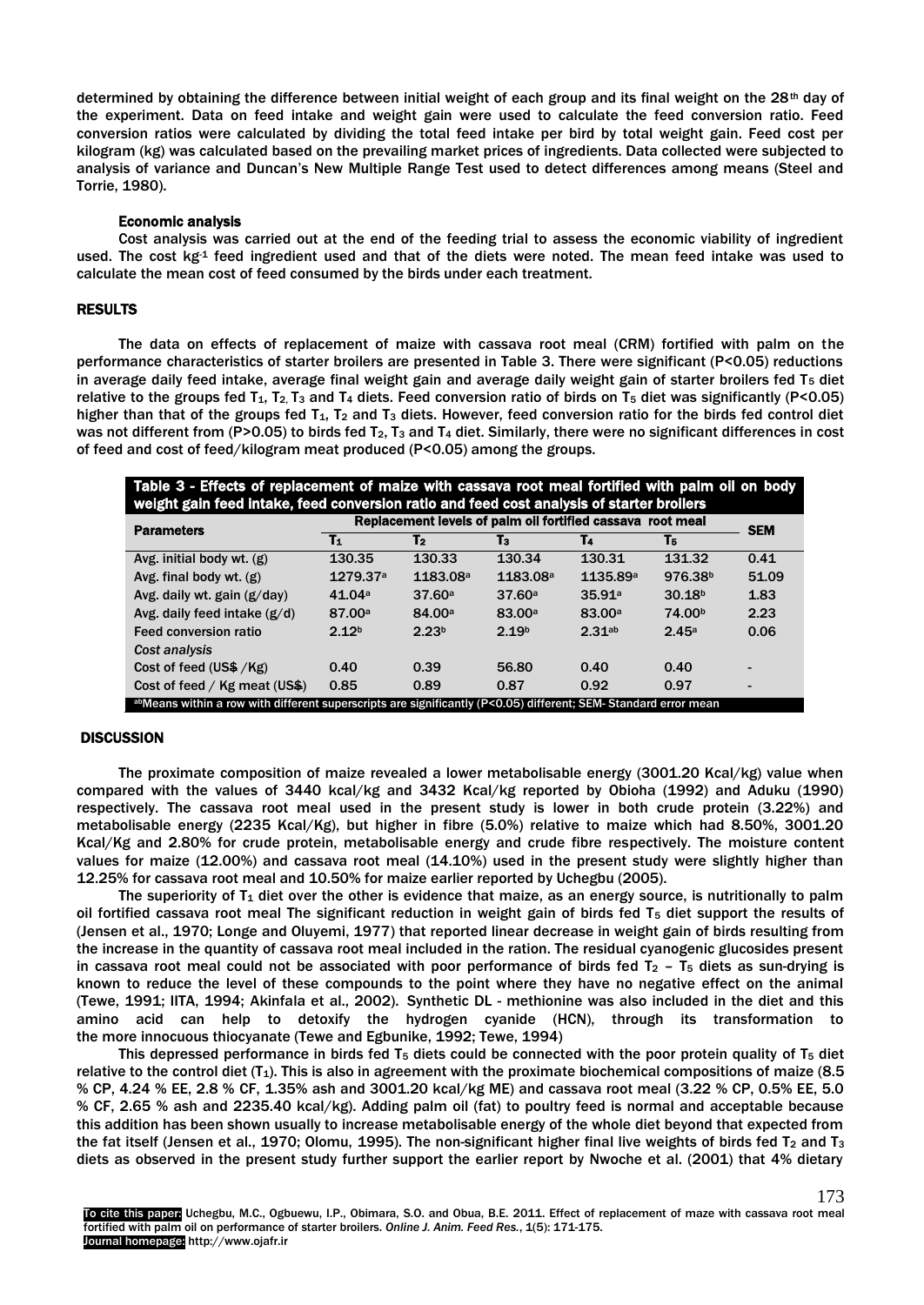inclusion of palm oil as the best inclusion level that will bring about an optimum growth in broilers. The significant value of feed intake of birds fed T<sub>5</sub> diet is an indication of reduction of quantity of feed consumed by the birds. It is therefore likely that on balance the protein provided by the cassava root meal fortified with palm oil was of rather inferior quality compared with that from the maize.

The feed conversion ratio of the control birds was better than that of the groups fed T<sub>5</sub> diet. The cost of starter broiler diet per kilogram ranged from US\$ 0.39 to US\$ 0.40, the cost being reduced with increasing levels of cassava root meal and palm oil in the diet (Table 3). The significant increase in the feed conversion ratio of starter broilers fed  $T_5$  diet indicated relatively poorer feed utilization. This result shows that 1kg meat is produced cheaper with control diet as it recorded the lowest feed cost (US\$ 0.85) for 1 kg broiler meat produced followed by birds fed T<sup>3</sup> diet (US\$ 0.87). The highest cost for the group fed T<sup>5</sup> diet (US\$ 0.97) could be attributed to the high cost of palm oil in the market as at the time this investigation was carried out.

## **CONCLUSION**

Results from the study suggest that maize as a dietary energy source in poultry diet is nutritionally superior to cassava root meal fortified with palm oil. Nevertheless replacing maize with cassava root meal/palm oil (%) in proportions of 8:2, 16:4 and 24:6 also gave a comparable result to birds fed  $T_1$  diet. The study presented herein has strongly shown that cassava root meal fortified with palm oil has a very bright future as a feed ingredient in broilers. It is therefore suggested that the use of palm oil fortified cassava root meal as a partial replacement for maize in poultry diets be further explored to ascertain the best inclusion level needed for optimal performance.

# **REFERENCES**

- Aduku A (1990). Tropical Feedstuff, Analysis Table. Department of Animal science, Faculty of Agriculture, Ahmadu Bello University, Samaru, Zaria, Nigeria.
- Akinfala EO, Aderibigbe AO and Matanmi O (2002). Evaluation of the nutritive value of whole cassava plant as replacement for maize in the starter diets for broiler chicken. Livestock research for rural development. 14 - 16.
- Durunna CS, Udedibie ABI and Uchegbu MC (2005). Effect of dietary inclusion of *Anthonata macrophyla* meal on performance of broiler starter chicks. Nigeria Journal of Animal, 32: 268-273.
- Formunyam RT, Adegbola AA and Oke OL (1980). The role of palm oil in cassava based rations. In tropical root crop research strategies for 1980s (ed. Terry ER., Oduro KA and Caveness F) Arch Center IDRC, 163: 152-153.
- Hill DC (1977). Physiological and biochemical responses of rats given potassium cyanide or linamarin. Pro workshop on cassava as animal feed by Nestle B and Graham M (Eds), 21- 25.
- Igboeli G (2001). Animal Production and Agriculture in the millennium: Book of Proceedings 25<sup>th</sup> Annual Nigerian Society of Animal Production Conference, Pp. 1- 3.
- IITA (1994). International Institute of Tropical Agriculture International workshop on Cassava Safety ACTA Horticultuae ISHC No. 373, 1-4 March, IITA, Ibadan, Nigeria.
- Jensen LS, Shumair GW and Latshaw JD (1970). Extra calorific effect of dietary fat for developing turkey as influenced by calorie: protein ratio. Poultry Sciences, 49: 101-109.
- Longe OG and Oluyemi JA (1977). Comparative use of cassava, maize and guinea corn as the major dietary source of carbohydrates for chicks. Journal of Association of Advanced Agricultural Sciences in Africa, 4:47-52.
- MLS (1984). Atlas of Imo State. Ministry of Lands and Surveys, Owerri, Nigeria.
- Morgan DJ, Cole DJA and Lauris D (1975). Energy value in pig Nutrition, the relationship between digestible energy, metabolisable energy and total digestible nutrient value of a wide range of feedstuff. Journal of Agricultural Science (Cambridge), 84: 7-17.
- Nartley F (1973). Biosynthesis of cyanogenic glucosidae in cassava. Proc. of workshop on cassava toxicity, IDRC, Ottawa, Pp. 73-87.
- Nwoche EC, Ndubuisi EC and Iheukwumere FC (2001). Effect of dietary palm oil on the growth performance of broiler chicks. Proceedings of the 6th Annual Conference of Animal Sci.ence Association of Nigeria, University of Maiduguri.
- Obioha FC (1992). A guide to poultry production in the tropics. Acne publishers, Enugu, Nigeria.
- Obioha FC, Ngoka DA, Alozie S and Okpokiri A (1984). The value of methionine and palm oil supplementation in cassava based layers diets. Tropical Animal Productio, 5: 182-190.
- Odukwe CA (1994). The feeding value of composite cassava root meal for broiler chicks. PhD Thesis, University of Nigeria, Nsukka, Nigeria.
- Ohwofa SA (1993). High input costs and livestock development in Nigeria. An invited paper presented at the 19th Annual Conference of the Nigerian Society for Animal Production, Owerri, 21st–25th March.
- Okeke JE (1980). Studies in the use of cassava products in poultry feeds. NRCRI. Ann. Report, Umudike, Umuahia, Nigeria, Pp. 43-47.